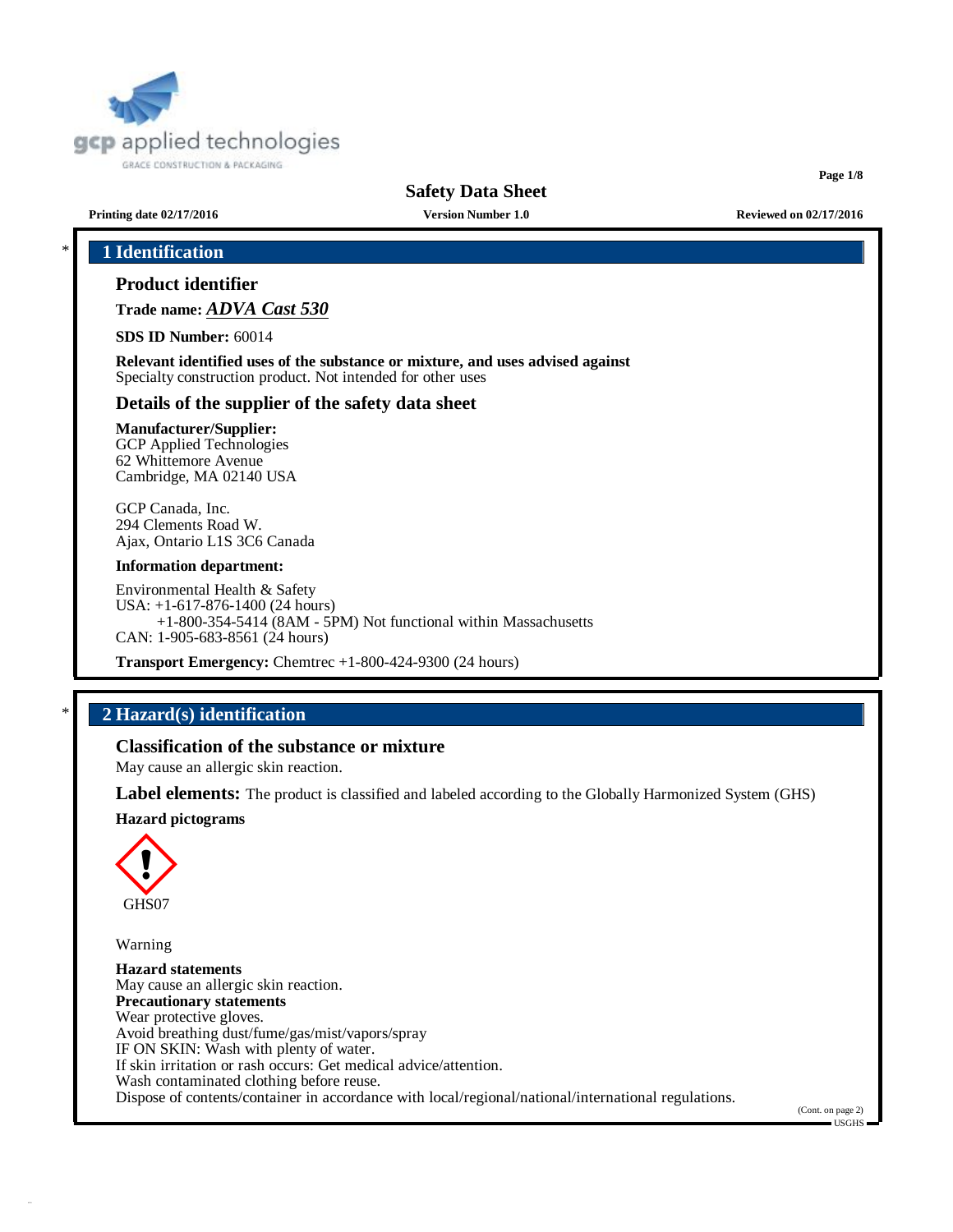**Printing date 02/17/2016 Version Number 1.0 Reviewed on 02/17/2016**

# **Trade name:** *ADVA Cast 530*

**NFPA ratings (scale 0 - 4)**



### **HMIS-ratings (scale 0 - 4)**

**HEALTH FIRE** REACTIVITY  $\boxed{0}$  Reactivity = 0 1 1 Health  $= 1$  $Flammability = 1$ 

# **Other hazards**

**Results of PBT and vPvB assessment**

**PBT:** Not applicable. **vPvB:** Not applicable.

# \* **3 Composition/information on ingredients**

# **Chemical characterization: Mixtures**

**Description:** Mixture of the substances listed below with additional nonhazardous ingredients.

**Hazardous components:**

26172-55-4 5-chloro-2-methyl-2H-isothiazol-3-one 0.0-0.1%

**Additional information:** For the wording of the listed hazard phrases refer to section 16.

# \* **4 First-aid measures**

### **Description of first aid measures**

**General information:** Get medical advice/attention if you feel unwell.

### **After inhalation:**

Supply fresh air. If required, provide artificial respiration. Keep patient warm. Consult doctor if symptoms persist.

**After skin contact:** Generally the product does not irritate the skin.

## **After eye contact:**

Rinse opened eye for several minutes under running water.

Rinse cautiously with water for several minutes.

Seek immediate medical advice.

#### **After swallowing:**

Wash out mouth with water

Rinse mouth.

Do not induce vomiting; immediately call for medical help.

Never give anything by mouth to an unconscious person.

#### **Information for doctor:**

**Most important symptoms and effects, both acute and delayed** May cause sensitization by skin contact.

(Cont. on page 3)

USGHS

(Cont. from page 1)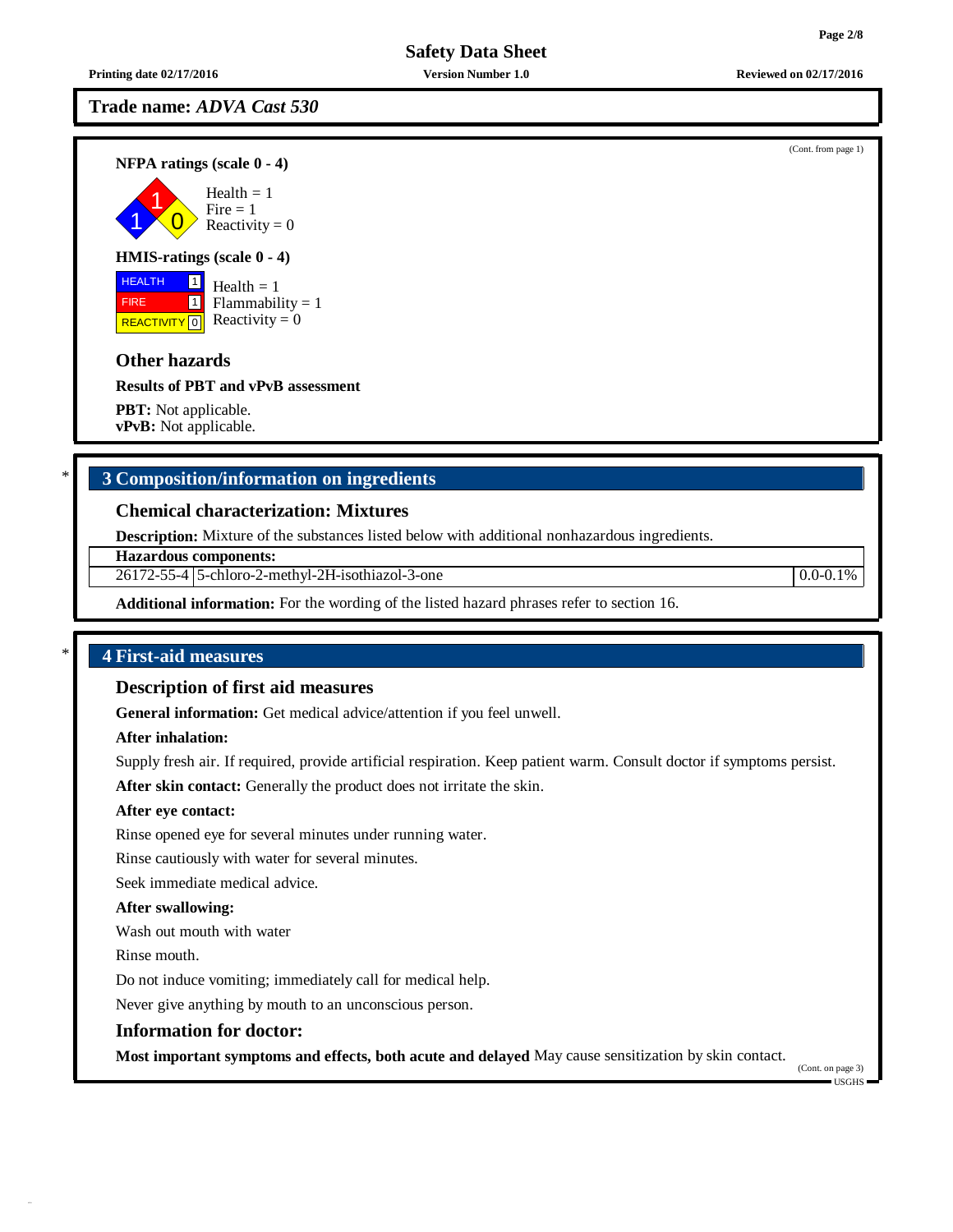#### **Printing date 02/17/2016 Version Number 1.0 Reviewed on 02/17/2016**

**Trade name:** *ADVA Cast 530*

**Indication of any immediate medical attention and special treatment needed** No further relevant information available.

# **5 Fire-fighting measures**

**Special hazards arising from the substance or mixture** No further relevant information available.

**Additional information** Collect contaminated fire fighting water separately. It must not enter the sewage system.

# \* **6 Accidental release measures**

# **Personal precautions, protective equipment and emergency procedures**

Wear protective equipment. Keep unprotected persons away.

# **Methods and material for containment and cleaning up:**

Contain and/or absorb spill with inert material (i.e. sand, vermiculite) then place in a suitable container.

Dispose contaminated material as waste according to section 13 of the SDS.

#### **Reference to other sections**

See Section 7 for information on safe handling.

See Section 8 for information on personal protection equipment.

See Section 13 for disposal information.

# **7 Handling and storage**

#### **Handling:**

#### **Precautions for safe handling**

Open and handle receptacle with care.

Prevent formation of aerosols. Avoid contact with eyes, skin and clothing. Do not take internally. Practice good personal hygiene to avoid ingestion. Use only with adequate ventilation. Wash clothing before reuse. FOR PROFESSIONAL USE ONLY. KEEP OUT OF CHILDREN'S REACH.

**Information about protection against explosions and fires:** No special measures required.

# **Conditions for safe storage, including any incompatibilities**

**Storage:**

**Information about storage in one common storage facility:** No special measures required.

**Further information about storage conditions:** Keep receptacle tightly sealed.

**Specific end use(s)** No further relevant information available.

# \* **8 Exposure controls/personal protection**

**Additional information about design of technical systems:** No further data; see item 7.

(Cont. on page 4) USGHS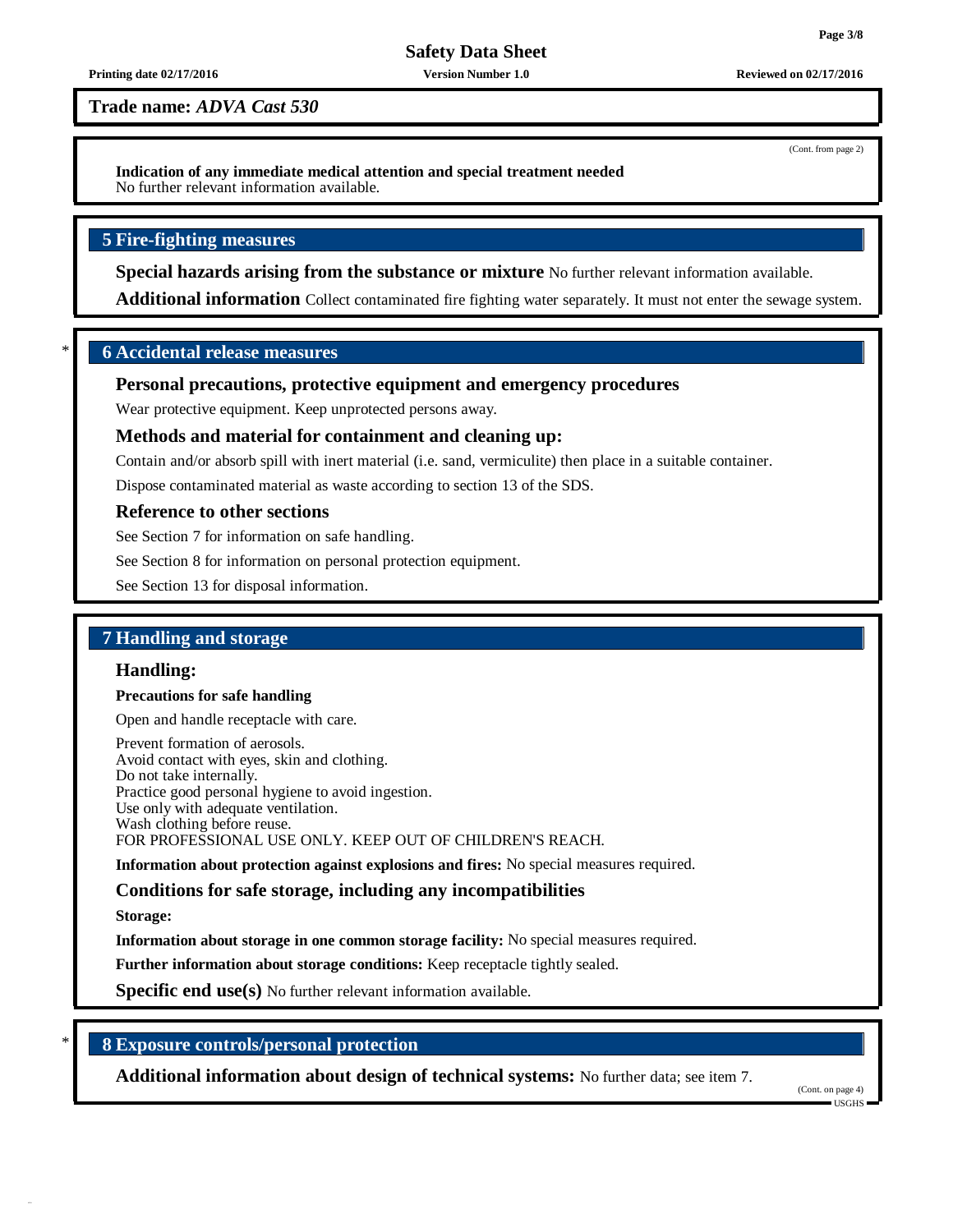**Trade name:** *ADVA Cast 530*

# **Control parameters**

**Components with limit values that require monitoring at the workplace:** The product does not contain any relevant quantities of materials with critical values that have to be monitored at the workplace.

**Additional information:** The lists that were valid during the creation were used as basis.

# **Exposure controls**

**Personal protective equipment:**

**General protective and hygienic measures:**

Avoid contact with the eyes and skin.

The usual precautionary measures for handling chemicals should be followed.

### **Breathing equipment:**

Control exposure to ingredients with workplace control parameters if mentioned above. If no ingredients are listed, respiratory protection is generally not required.

If exposure limits are listed and may be exceeded, use approved respiratory protective equipment and filter type appropriate for the listed ingredients. (NIOSH, CEN, etc.).

**Protection of hands:** Rubber or other impervious gloves should be worn to prevent skin contact.

**Eye protection:**



Safety glasses with side shield protection.



A face shield should also be worn if there is potential exposure to splash or spray.

# **Body protection:**

Protective work clothing

Use personal protective equipment as required.

Take off contaminated clothing.

| 9 Physical and chemical properties                                                                       |                                                                                   |                                                          |
|----------------------------------------------------------------------------------------------------------|-----------------------------------------------------------------------------------|----------------------------------------------------------|
| Information on basic physical and chemical properties                                                    |                                                                                   |                                                          |
| <b>General Information</b><br>Appearance:<br>Form:<br>Color:<br>Odor:<br>Odor threshold:                 | Liquid<br>According to product specification<br>Characteristic<br>Not determined. |                                                          |
| pH-value (~) at 20 $^{\circ}$ C (68 $^{\circ}$ F):                                                       | 6                                                                                 |                                                          |
| <b>Change in condition</b><br><b>Melting point/Melting range:</b><br><b>Boiling point/Boiling range:</b> | Undetermined.<br>Undetermined.                                                    |                                                          |
|                                                                                                          |                                                                                   | (Cont. on page 5)<br>$\blacksquare$ USGHS $\blacksquare$ |

(Cont. from page 3)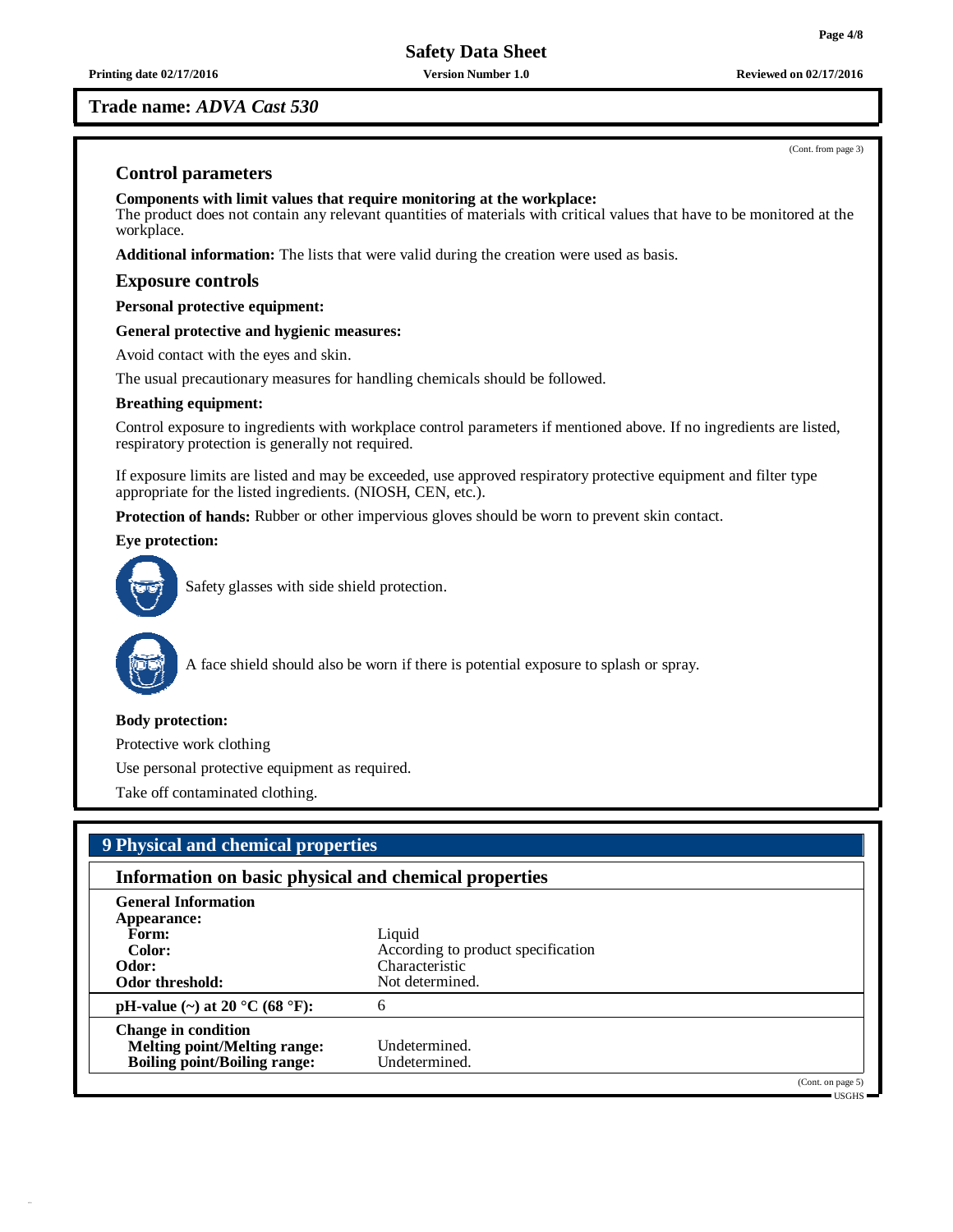**Printing date 02/17/2016 Version Number 1.0 Reviewed on 02/17/2016**

### **Trade name:** *ADVA Cast 530*

|                                                                                                                                | (Cont. from page 4)                                                                                                |
|--------------------------------------------------------------------------------------------------------------------------------|--------------------------------------------------------------------------------------------------------------------|
| <b>Flash point:</b>                                                                                                            | Not applicable.                                                                                                    |
| <b>Flammability (solid, gaseous):</b>                                                                                          | Not applicable.                                                                                                    |
| <b>Decomposition temperature:</b><br>Auto igniting:<br>Danger of explosion:                                                    | Not determined.<br>Product is not selfigniting.<br>Product does not present an explosion hazard.                   |
| <b>Explosion limits:</b><br>Lower:<br><b>Upper:</b><br><b>VOC Content (max):</b>                                               | Not determined.<br>Not determined.<br>Not determined.                                                              |
| Vapor pressure:<br>Density: (~) at 20 °C (68 °F)<br><b>Relative density</b><br><b>Vapor density</b><br><b>Evaporation rate</b> | Not determined.<br>$1.1$ g/cm <sup>3</sup> (9.18 lbs/gal)<br>Not determined.<br>Not determined.<br>Not determined. |
| Solubility in / Miscibility with<br>Water:                                                                                     | Not miscible or difficult to mix.                                                                                  |
| Partition coefficient (n-octanol/water): Not determined.                                                                       |                                                                                                                    |
| <b>Viscosity:</b><br>Dynamic:<br>Kinematic:<br>Molecular weight                                                                | Not determined.<br>Not determined.<br>Not applicable.                                                              |
| <b>Other information</b>                                                                                                       | No further relevant information available.                                                                         |

# \* **10 Stability and reactivity**

**Reactivity** Stable under normal conditions.

**Chemical stability**

**Thermal decomposition:** No decomposition if used according to specifications.

**Conditions to avoid** No further relevant information available.

**Incompatible materials:** No further relevant information available.

**Hazardous decomposition products:** Carbon monoxide and carbon dioxide

# **11 Toxicological information**

**Information on toxicological effects**

**Acute toxicity:**

**Primary irritant effect:**

**on the skin:** No irritating effect expected

**on the eye:** No irritating effect expected

**inhalation:** No irritating effect expected

**Ingestion:**

**Sensitization:** Sensitization possible through skin contact.

(Cont. on page 6)  $\blacksquare$  USGHS  $\blacksquare$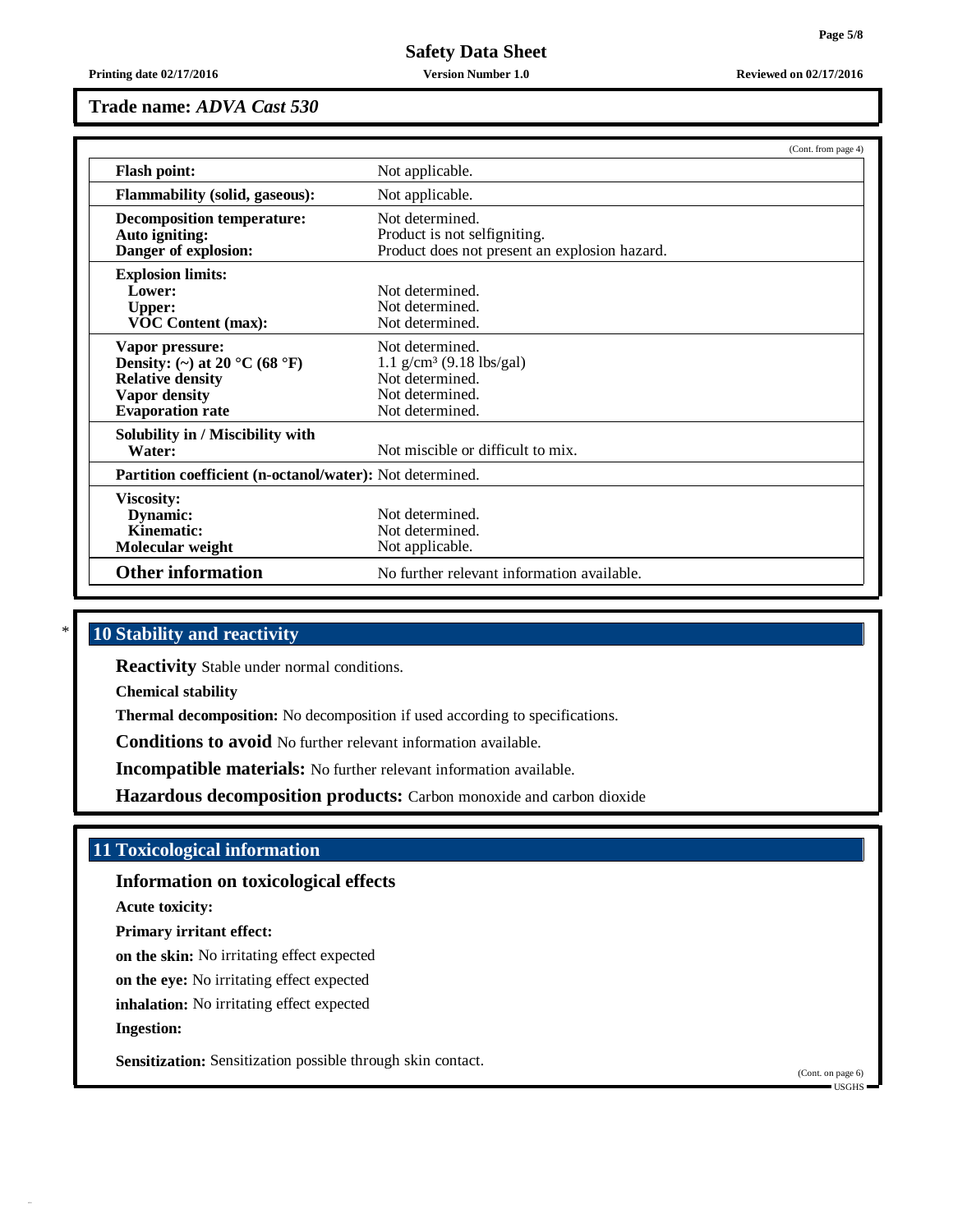**Printing date 02/17/2016 Version Number 1.0 Reviewed on 02/17/2016**

**Trade name:** *ADVA Cast 530*

(Cont. from page 5)

**Additional toxicological information:**

**Carcinogenic categories**

**IARC (International Agency for Research on Cancer) Human Carcinogenicity:**

**Group 1- Positive, Group 2A- Probable, Group 2B- Possible, Group 3- Not Classifiable**

None of the ingredients is listed.

**NTP (National Toxicology Program)**

**K–Known to be carcinogenic, R–May reasonably be anticipated to be carcinogenic**

None of the ingredients is listed.

**OSHA-Ca (Occupational Safety & Health Administration)**

None of the ingredients is listed.

# \* **12 Ecological information**

### **Toxicity**

**Aquatic toxicity:** No further relevant information available.

**Persistence and degradability** No further relevant information available.

# **Behavior in environmental systems:**

**Bioaccumulative potential** No further relevant information available.

**Mobility in soil** No further relevant information available.

# **Additional ecological information:**

**General notes:** Not known to be hazardous to water.

# **Results of PBT and vPvB assessment**

**PBT:** Not applicable. **vPvB:** Not applicable.

**Other adverse effects** No further relevant information available.

# \* **13 Disposal considerations**

# **Waste treatment methods**

**Recommendation:**



Must not be disposed of together with household garbage. Do not allow product to reach sewage system.

# **Uncleaned packagings:**

**Recommendation:** Disposal must be made according to official regulations.

# \* **14 Transport information**

**UN-Number DOT, ADR, ADN, IMDG, IATA** Not applicable.

(Cont. on page 7) USGHS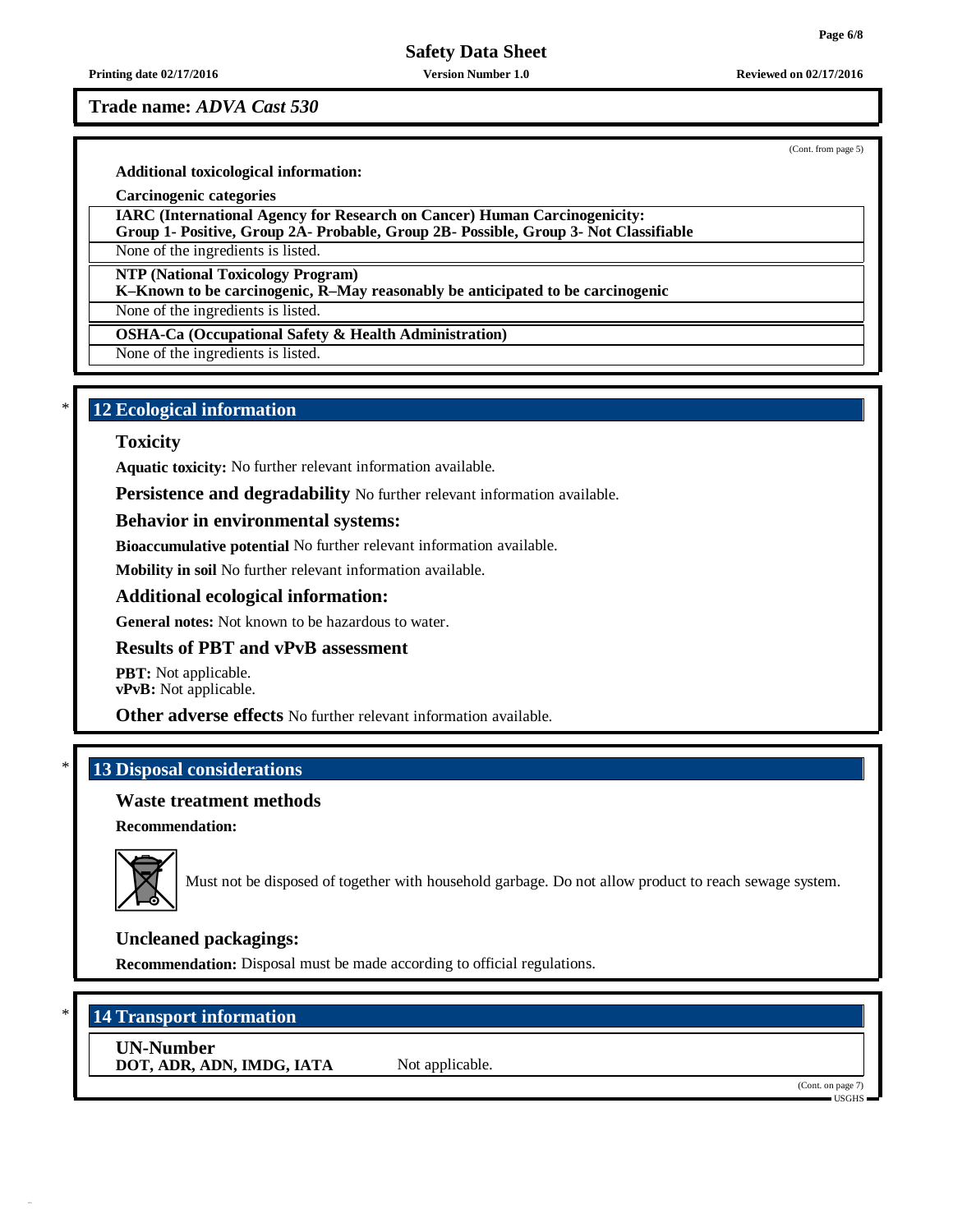**Printing date 02/17/2016 Version Number 1.0 Reviewed on 02/17/2016**

**Trade name:** *ADVA Cast 530*

|                                                           | (Cont. from page 6)                                                                                             |
|-----------------------------------------------------------|-----------------------------------------------------------------------------------------------------------------|
| UN proper shipping name<br>DOT, ADR, ADN, IMDG, IATA      | Not applicable.                                                                                                 |
| <b>Transport hazard class(es)</b>                         |                                                                                                                 |
| DOT, ADR, ADN, IMDG, IATA<br><b>Class</b>                 | Not applicable.                                                                                                 |
| <b>Packing group</b><br>DOT, ADR, IMDG, IATA              | Not applicable.                                                                                                 |
| <b>Environmental hazards:</b><br><b>Marine pollutant:</b> | N <sub>0</sub>                                                                                                  |
| <b>Special precautions for user</b>                       | Not applicable.                                                                                                 |
|                                                           | <b>Transport/Additional information:</b> Not classified as a dangerous good for transport by road, rail or air. |
| <b>DOT</b><br><b>Remarks:</b>                             | Not Regulated.                                                                                                  |

# \* **15 Regulatory information**

| <b>SARA (Superfund Amendments and Reauthorization Act)</b>  |                                                                                              |                                    |
|-------------------------------------------------------------|----------------------------------------------------------------------------------------------|------------------------------------|
| Section 302/304 (extremely hazardous substances):           |                                                                                              |                                    |
| None of the ingredients is listed.                          |                                                                                              |                                    |
|                                                             | Section 313 Reportable Ingredients (Chemicals present below reporting threshold are exempt): |                                    |
| None of the ingredients is listed.                          |                                                                                              |                                    |
| <b>SARA Section 312/Tier I &amp; II Hazard Categories:</b>  |                                                                                              |                                    |
| Health Immediate (acute)                                    | Yes                                                                                          |                                    |
| Health Delayed (chronic)                                    | No                                                                                           |                                    |
| Flammable                                                   | No                                                                                           |                                    |
| Reactive                                                    | N <sub>0</sub>                                                                               |                                    |
| Pressure                                                    | N <sub>0</sub>                                                                               |                                    |
| <b>North America Chemical Inventory Status</b>              |                                                                                              |                                    |
| <b>TSCA (Toxic Substances Control Act - United States):</b> |                                                                                              |                                    |
|                                                             | All ingredients are listed or exempt from listing unless otherwise noted below.              |                                    |
| <b>CEPA</b> (Canadian DSL):                                 |                                                                                              |                                    |
|                                                             | All ingredients are listed or exempt from listing unless otherwise noted below.              |                                    |
| <b>Right to Know Ingredient Disclosure</b>                  |                                                                                              |                                    |
| Proprietary Polycarboxylate - NJ 801415092                  |                                                                                              |                                    |
| 7732-18-5 Water                                             |                                                                                              |                                    |
| <b>California Proposition 65</b>                            |                                                                                              |                                    |
| <b>Chemicals known to cause cancer:</b>                     |                                                                                              |                                    |
| None of the ingredients is listed.                          |                                                                                              |                                    |
| Chemicals known to cause reproductive toxicity for females: |                                                                                              |                                    |
| None of the ingredients is listed.                          |                                                                                              |                                    |
| Chemicals known to cause reproductive toxicity for males:   |                                                                                              |                                    |
| None of the ingredients is listed.                          |                                                                                              |                                    |
| Chemicals known to cause developmental toxicity:            |                                                                                              |                                    |
| None of the ingredients is listed.                          |                                                                                              |                                    |
|                                                             |                                                                                              | (Cont. on page 8)<br>$-$ usghs $-$ |